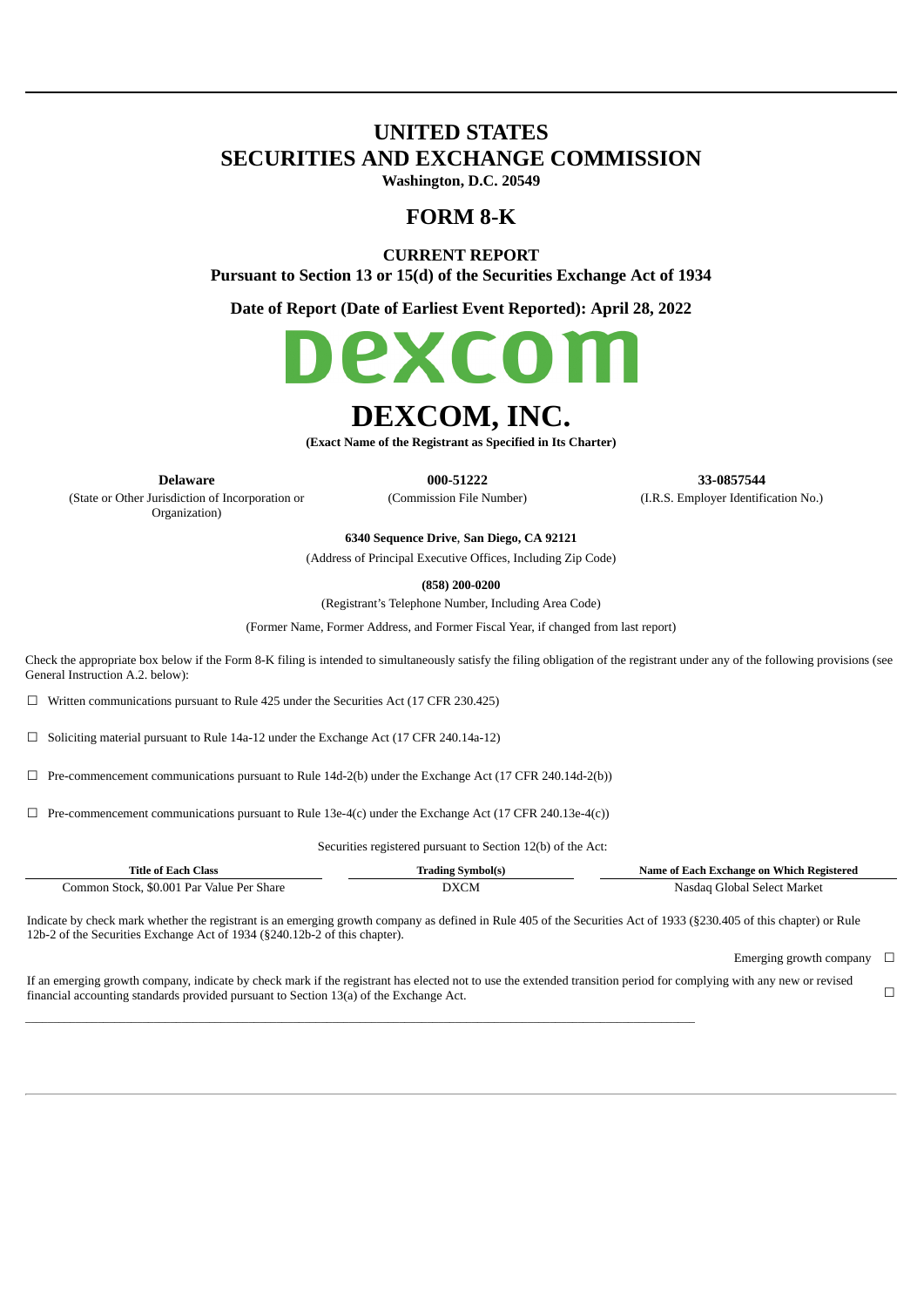#### **ITEM 2.02. RESULTS OF OPERATIONS AND FINANCIAL CONDITION.**

On April 28, 2022, DexCom, Inc. ("Dexcom") issued a press release announcing its financial results for the quarter ended March 31, 2022 and certain other information. A copy of the press release is furnished as Exhibit 99.1 to this report.

The information in this Item 2.02, including Exhibit 99.1 hereto, is furnished shall not be deemed "filed" for purposes of Section 18 of the Securities Exchange Act of 1934, as amended (the "Exchange Act"), or otherwise subject to the liabilities of that section. The information contained herein and in the accompanying exhibit is not incorporated by reference in any filing of Dexcom under the Securities Act of 1933, as amended, or the Exchange Act, whether made before or after the date hereof, except as shall be expressly set forth by specific reference in such a filing.

# **ITEM 9.01. FINANCIAL STATEMENTS AND EXHIBITS.**

#### **(d) Exhibits.**

| Number      | Description                                                                                                                            |
|-------------|----------------------------------------------------------------------------------------------------------------------------------------|
| <u>99.1</u> | Press release dated April 28, 2022 announcing the financial results for the quarter ended March 31, 2022 and certain other information |
| 104         | Cover Page Interactive Data File (formatted as Inline XBRL)                                                                            |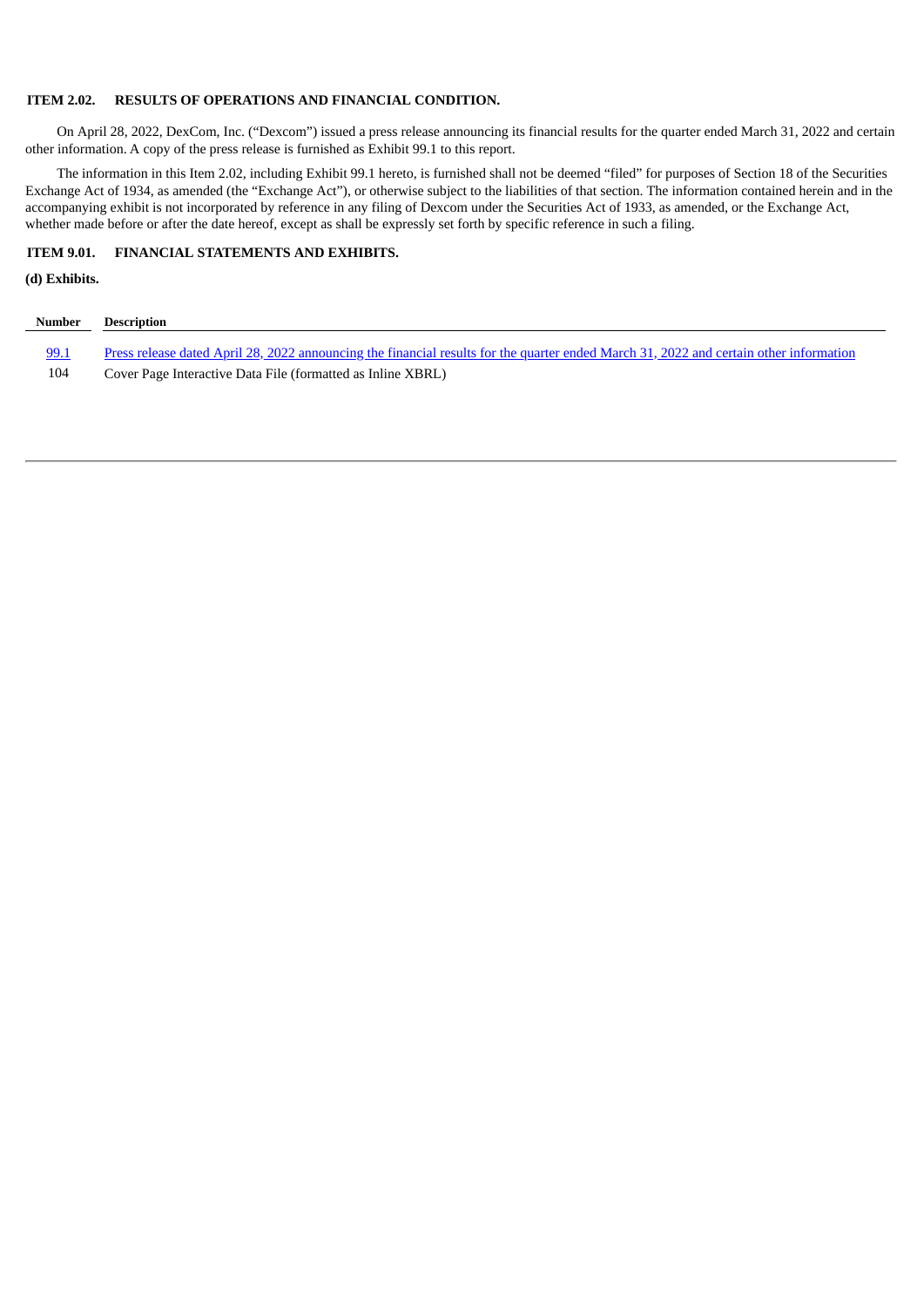# **SIGNATURES**

Pursuant to the requirements of the Securities Exchange Act of 1934, the registrant has duly caused this report to be signed on its behalf by the undersigned thereunto duly authorized.

# **DEXCOM, INC.**

| By: | /s/ JEREME M. SYLVAIN                                |
|-----|------------------------------------------------------|
|     | Jereme M. Sylvain                                    |
|     | Executive Vice President and Chief Financial Officer |
|     | (Principal Financial and Accounting Officer)         |

Date: April 28, 2022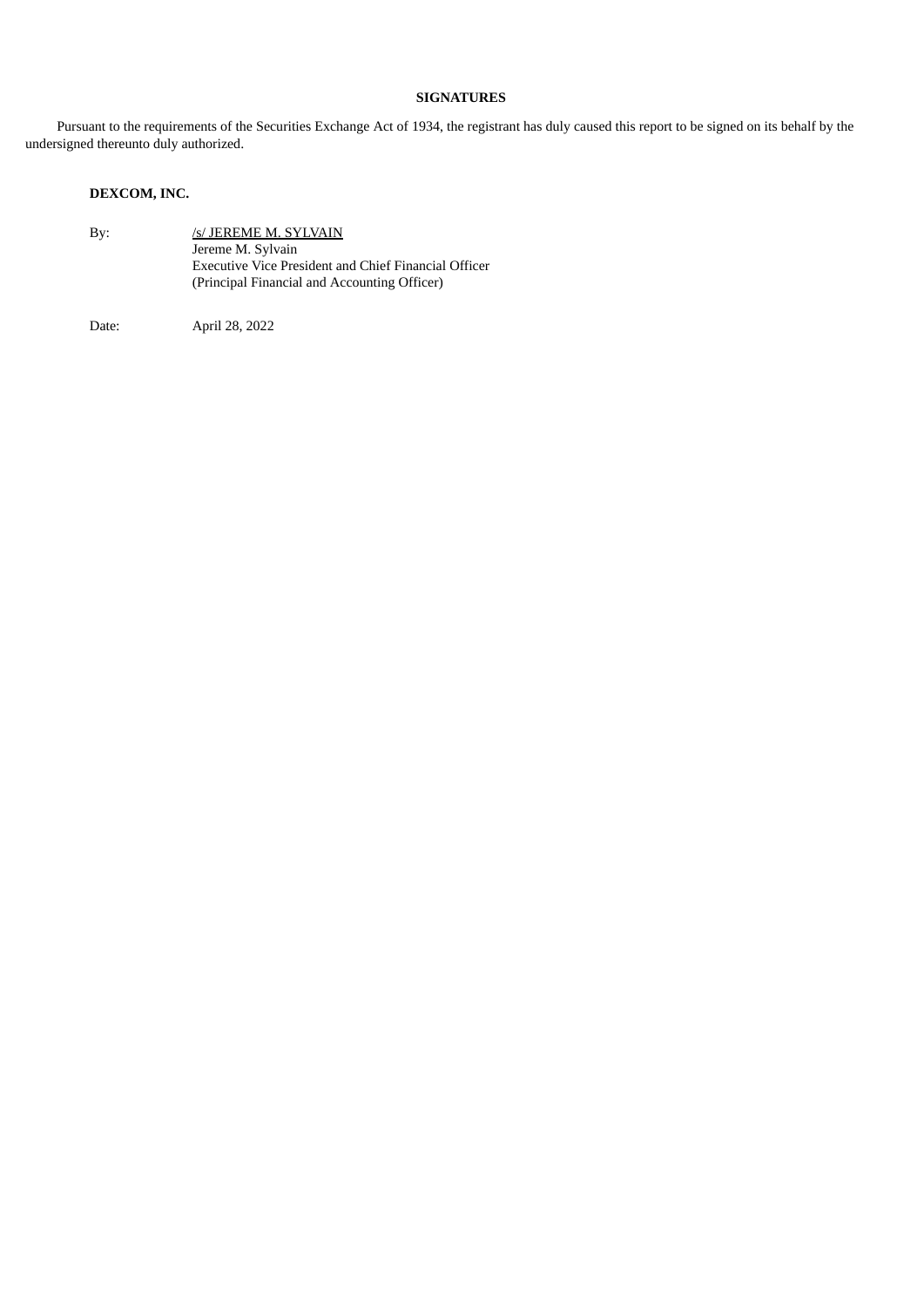#### <span id="page-3-0"></span>**Dexcom Reports First Quarter 2022 Financial Results**

SAN DIEGO, CA - (BUSINESS WIRE-April 28, 2022) - DexCom, Inc. (Nasdaq: DXCM) today reported its financial results as of and for the quarter ended March 31, 2022.

#### **First Quarter 2022 Financial Highlights:**

- Revenue grew 25% versus the same quarter of the prior year to \$628.8 million on a reported basis and 22% on an organic<sup>1</sup> basis.
- U.S. revenue growth of 18% and international revenue growth of 43% on a reported basis. International revenue growth was 33% on an organic<sup>1</sup> basis.
- GAAP operating income of \$41.3 million or 6.6% of revenue, a decrease of 250 basis points compared to the first quarter of 2021. Non-GAAP operating income\* of \$50.3 million or 8.0% of revenue, a decrease of 120 basis points compared with the same quarter of the prior year.

#### **Strategic Highlights:**

- Secured CE Mark for the Dexcom G7 CGM System for people with diabetes age two years and older and initiated a limited launch of G7 in Europe.
- Granted Breakthrough Device Designation by the FDA for the Dexcom CGM Hospital System, providing a more efficient and streamlined review pathway for inpatient Dexcom CGM use.
- Announced the launch of Dexcom ONE in the United Kingdom and Spain, setting up these regions to be Dexcom's first multi-tiered product markets.
- Advanced access to Dexcom CGM for people with diabetes, including new coverage by the Ontario government for people with type 1 diabetes and TRICARE® adding Dexcom G6 as a brand-name formulary pharmacy benefit.

"Dexcom is off to a great start in 2022, advancing a number of strategic initiatives that strengthen our foundation for long-term growth," said Kevin Sayer, Dexcom's chairman, president and CEO. "We are very excited about our initial launch of G7 internationally and look forward to bringing this product to many more people globally over the course of the year."

#### **2022 Annual Guidance**

The company is reiterating guidance for fiscal year 2022 revenue, Non-GAAP Gross Profit Margin, Non-GAAP Operating Margin, and Adjusted EBITDA Margin at the following levels:

- Revenue of approximately \$2.82 2.94 billion (15-20% growth)
- Non-GAAP Gross Profit Margin of approximately 65%
- Non-GAAP Operating Margin of approximately 16%
- Adjusted EBITDA Margin of approximately 25%

#### **First Quarter 2022 Financial Results**

**Revenue:** In the first quarter of 2022, worldwide revenue grew 25% to \$628.8 million, up from \$505.0 million in the first quarter of 2021.Volume growth in conjunction with strong new customer additions continues to be the primary driver of revenue growth as awareness of real-time CGM increases.

**Gross Profit:** Gross profit totaled \$398.1 million or 63.3% of revenue for the first quarter of 2022, compared to \$343.9 million or 68.1% of revenue in the first quarter of 2021.

**Operating Income:** GAAP operating income for the first quarter of 2022 was \$41.3 million, compared to GAAP operating income of \$45.9 million for the first quarter of 2021.

Non-GAAP operating income\* for the first quarter of 2022 was \$50.3 million, compared to non-GAAP operating income of \$46.4 million for the first quarter of 2021.

 $1$  Excludes non-CGM revenue acquired in conjunction with Dexcom's acquisition of its distributor in Australia and New Zealand.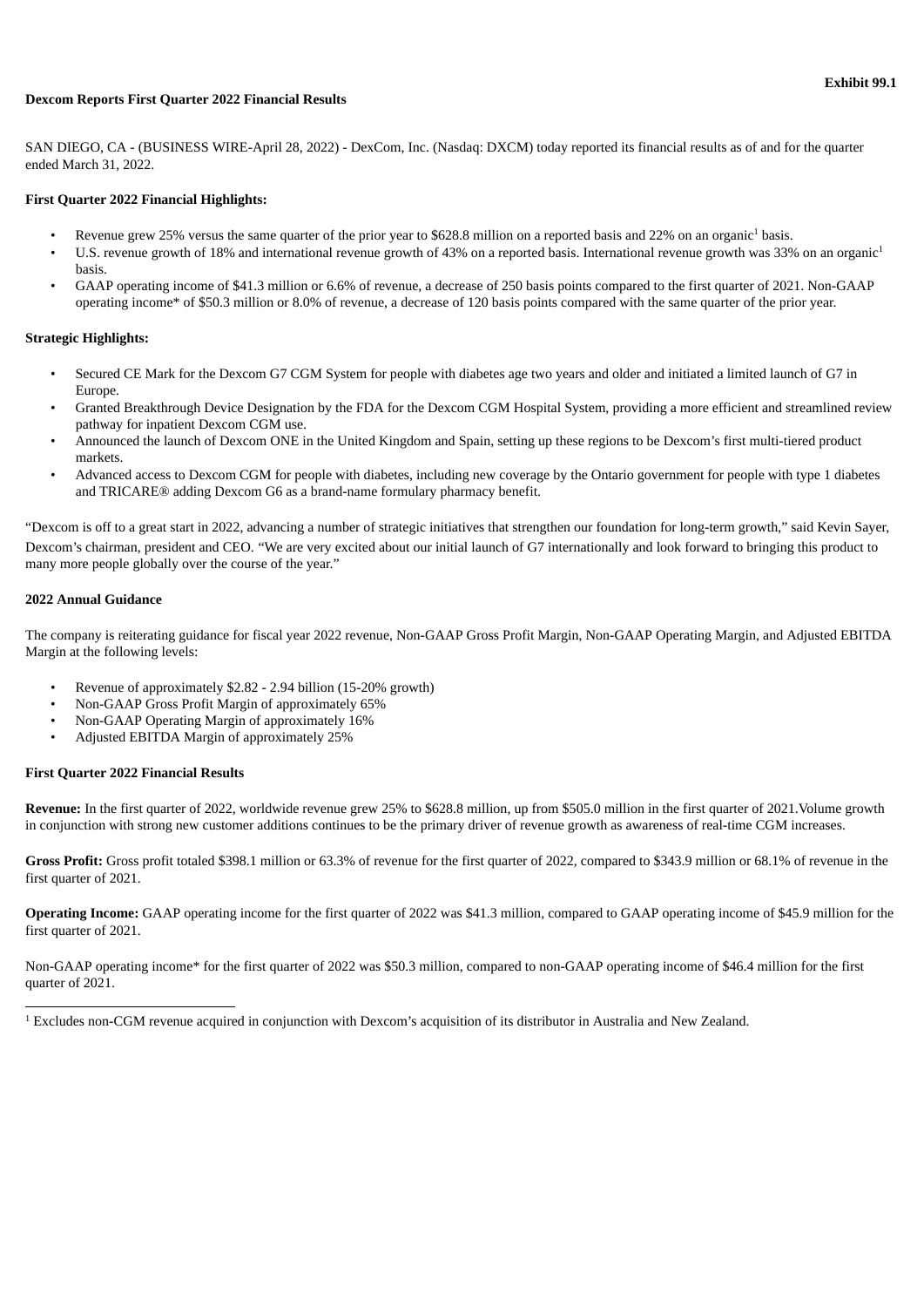**Net Income and Net Income per Share:** GAAP net income was \$97.3 million, or \$0.93 per diluted share, for the first quarter of 2022, compared to GAAP net income of \$56.5 million, or \$0.56 per diluted share, for the same quarter of 2021.

Non-GAAP net income\* was \$32.3 million, or \$0.32 per diluted share, for the first quarter of 2022, compared to non-GAAP net income of \$32.5 million, or \$0.33 per diluted share, for the same quarter of 2021. The first quarter 2022 non-GAAP amount excludes \$2.0 million of amortization of acquired intangible assets, \$0.2 million of income from the sale of equity investments, \$7.0 million of intellectual property litigation costs, and \$73.8 million of tax adjustments primarily related to excess tax benefits from stock compensation vesting.

**Cash and Liquidity:** As of March 31, 2022, Dexcom held \$2.69 billion in cash, cash equivalents and marketable securities and our revolving credit facility remains undrawn. The cash balance represents significant financial and strategic flexibility as Dexcom continues to expand production capacity and explore new market opportunities.

\* See Table E below for a reconciliation of these GAAP and non-GAAP financial measures.

#### **Conference Call**

Management will hold a conference call today starting at 4:30 p.m. (Eastern Time). The conference call will be concurrently webcast. The link to the webcast will be available on the Dexcom Investor Relations website at investors.dexcom.com by navigating to "Events and Presentations," and will be archived for future reference. To listen to the conference call, please dial (800) 446-1671 (US/Canada) or (847) 413-3362 (International) and use the confirmation number "50233347" approximately five minutes prior to the start time.

#### **Statement Regarding Use of Non-GAAP Financial Measures**

This press release and the accompanying tables include non-GAAP financial measures. For a description of these non-GAAP financial measures, including the reasons management uses each measure, and reconciliations of these non-GAAP financial measures to the most directly comparable financial measures prepared in accordance with Generally Accepted Accounting Principles (GAAP), please see the section of the accompanying tables titled "About Non-GAAP Financial Measures" as well as the related Table E.

#### **About DexCom, Inc.**

DexCom, Inc. empowers people to take control of diabetes through innovative continuous glucose monitoring (CGM) systems. Headquartered in San Diego, California, Dexcom has emerged as a leader of diabetes care technology. By listening to the needs of users, caregivers, and providers, Dexcom simplifies and improves diabetes management around the world.

#### **Cautionary Statement Regarding Forward-Looking Statements**

This press release contains forward-looking statements that are not purely historical regarding Dexcom's or its management's intentions, beliefs, expectations and strategies for the future, including statements with respect to the impacts of the COVID-19 pandemic on Dexcom, timing or acceptance of regulatory approvals and commercial launch of G7 and our outlook for the full year 2022. All forward-looking statements and reasons why results might differ included in this press release are made as of the date of this release, based on information currently available to Dexcom, deal with future events, are subject to various risks and uncertainties, and actual results could differ materially from those anticipated in those forward-looking statements. The risks and uncertainties that may cause actual results to differ materially from Dexcom's current expectations are more fully described in Dexcom's Quarterly Report on Form 10-Q for the period ended March 31, 2022, as filed with the Securities and Exchange Commission on April 28, 2022. Except as required by law, Dexcom assumes no obligation to update any such forward-looking statement after the date of this report or to conform these forward-looking statements to actual results.

INVESTOR RELATIONS CONTACT: Sean Christensen Senior Director - Investor Relations and Corporate FP&A investor-relations@dexcom.com (858) 200-0200

MEDIA CONTACT: James McIntosh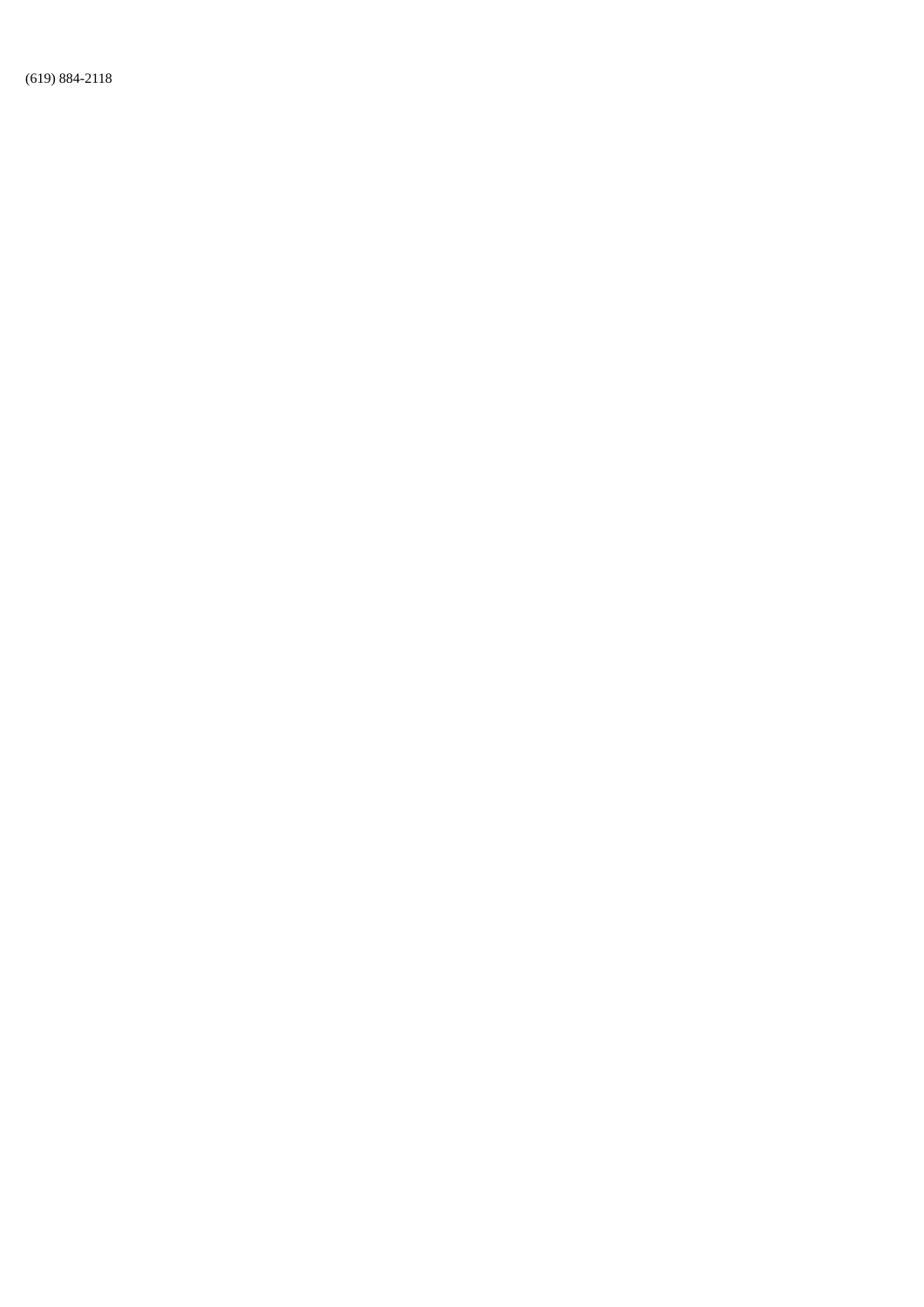# **DexCom, Inc., Table A Consolidated Balance Sheets** (**In millions, except par value data) (Unaudited)**

| <b>Assets</b><br>As Adjusted*<br>Current assets:<br>\$<br>716.0<br>\$<br>1.052.6<br>Cash and cash equivalents<br>Short-term marketable securities<br>1,972.2<br>1,678.6<br>544.5<br>514.3<br>Accounts receivable, net<br>342.2<br>357.3<br>Inventory<br>171.7<br>Prepaid and other current assets<br>81.6<br>3,684.4<br>3,746.6<br>Total current assets<br>856.5<br>801.8<br>82.3<br>88.1<br>26.6<br>26.5<br>31.4<br>31.5<br>290.8<br>Deferred tax assets<br>290.5<br>22.8<br>Other assets<br>10.5<br>\$<br>5,057.0<br>\$<br>4,933.3<br><b>Total assets</b><br><b>Liabilities and Stockholders' Equity</b><br><b>Current liabilities:</b><br>Accounts payable and accrued liabilities<br>\$<br>603.1<br>\$<br>573.0<br>84.7<br>Accrued payroll and related expenses<br>125.2<br>Short-term operating lease liabilities<br>20.9<br>20.5<br>Deferred revenue<br>2.7<br>2.1<br>720.8<br>Total current liabilities<br>711.4<br>1,981.8<br>1,965.9<br>93.3<br>98.6<br>97.1<br>90.0<br><b>Total liabilities</b><br>2,867.7<br>2,891.2<br>0.1<br>0.1<br>shares issued and outstanding, respectively, at December 31, 2021<br>1,996.6<br>Additional paid-in capital<br>2,109.0<br>Accumulated other comprehensive income (loss)<br>0.5<br>(6.1)<br>236.0<br>138.7<br><b>Retained earnings</b><br>Treasury stock, at cost; 0.1 million shares at March 31, 2022 and 0.8 million shares at December 31,<br>2021<br>(37.3)<br>(206.2)<br>2,189.3<br>2.042.1<br>Total stockholders' equity<br>\$<br>4,933.3<br>5,057.0<br>\$<br>Total liabilities and stockholders' equity |                                                                                                                                                                                                      | March 31, 2022 |  | <b>December 31, 2021</b> |  |  |
|----------------------------------------------------------------------------------------------------------------------------------------------------------------------------------------------------------------------------------------------------------------------------------------------------------------------------------------------------------------------------------------------------------------------------------------------------------------------------------------------------------------------------------------------------------------------------------------------------------------------------------------------------------------------------------------------------------------------------------------------------------------------------------------------------------------------------------------------------------------------------------------------------------------------------------------------------------------------------------------------------------------------------------------------------------------------------------------------------------------------------------------------------------------------------------------------------------------------------------------------------------------------------------------------------------------------------------------------------------------------------------------------------------------------------------------------------------------------------------------------------------------------------------------------------------------|------------------------------------------------------------------------------------------------------------------------------------------------------------------------------------------------------|----------------|--|--------------------------|--|--|
|                                                                                                                                                                                                                                                                                                                                                                                                                                                                                                                                                                                                                                                                                                                                                                                                                                                                                                                                                                                                                                                                                                                                                                                                                                                                                                                                                                                                                                                                                                                                                                |                                                                                                                                                                                                      |                |  |                          |  |  |
|                                                                                                                                                                                                                                                                                                                                                                                                                                                                                                                                                                                                                                                                                                                                                                                                                                                                                                                                                                                                                                                                                                                                                                                                                                                                                                                                                                                                                                                                                                                                                                |                                                                                                                                                                                                      |                |  |                          |  |  |
|                                                                                                                                                                                                                                                                                                                                                                                                                                                                                                                                                                                                                                                                                                                                                                                                                                                                                                                                                                                                                                                                                                                                                                                                                                                                                                                                                                                                                                                                                                                                                                |                                                                                                                                                                                                      |                |  |                          |  |  |
|                                                                                                                                                                                                                                                                                                                                                                                                                                                                                                                                                                                                                                                                                                                                                                                                                                                                                                                                                                                                                                                                                                                                                                                                                                                                                                                                                                                                                                                                                                                                                                |                                                                                                                                                                                                      |                |  |                          |  |  |
|                                                                                                                                                                                                                                                                                                                                                                                                                                                                                                                                                                                                                                                                                                                                                                                                                                                                                                                                                                                                                                                                                                                                                                                                                                                                                                                                                                                                                                                                                                                                                                |                                                                                                                                                                                                      |                |  |                          |  |  |
|                                                                                                                                                                                                                                                                                                                                                                                                                                                                                                                                                                                                                                                                                                                                                                                                                                                                                                                                                                                                                                                                                                                                                                                                                                                                                                                                                                                                                                                                                                                                                                |                                                                                                                                                                                                      |                |  |                          |  |  |
|                                                                                                                                                                                                                                                                                                                                                                                                                                                                                                                                                                                                                                                                                                                                                                                                                                                                                                                                                                                                                                                                                                                                                                                                                                                                                                                                                                                                                                                                                                                                                                |                                                                                                                                                                                                      |                |  |                          |  |  |
|                                                                                                                                                                                                                                                                                                                                                                                                                                                                                                                                                                                                                                                                                                                                                                                                                                                                                                                                                                                                                                                                                                                                                                                                                                                                                                                                                                                                                                                                                                                                                                |                                                                                                                                                                                                      |                |  |                          |  |  |
|                                                                                                                                                                                                                                                                                                                                                                                                                                                                                                                                                                                                                                                                                                                                                                                                                                                                                                                                                                                                                                                                                                                                                                                                                                                                                                                                                                                                                                                                                                                                                                | Property and equipment, net                                                                                                                                                                          |                |  |                          |  |  |
|                                                                                                                                                                                                                                                                                                                                                                                                                                                                                                                                                                                                                                                                                                                                                                                                                                                                                                                                                                                                                                                                                                                                                                                                                                                                                                                                                                                                                                                                                                                                                                | Operating lease right-of-use assets                                                                                                                                                                  |                |  |                          |  |  |
|                                                                                                                                                                                                                                                                                                                                                                                                                                                                                                                                                                                                                                                                                                                                                                                                                                                                                                                                                                                                                                                                                                                                                                                                                                                                                                                                                                                                                                                                                                                                                                | Goodwill                                                                                                                                                                                             |                |  |                          |  |  |
|                                                                                                                                                                                                                                                                                                                                                                                                                                                                                                                                                                                                                                                                                                                                                                                                                                                                                                                                                                                                                                                                                                                                                                                                                                                                                                                                                                                                                                                                                                                                                                | Intangibles, net                                                                                                                                                                                     |                |  |                          |  |  |
|                                                                                                                                                                                                                                                                                                                                                                                                                                                                                                                                                                                                                                                                                                                                                                                                                                                                                                                                                                                                                                                                                                                                                                                                                                                                                                                                                                                                                                                                                                                                                                |                                                                                                                                                                                                      |                |  |                          |  |  |
|                                                                                                                                                                                                                                                                                                                                                                                                                                                                                                                                                                                                                                                                                                                                                                                                                                                                                                                                                                                                                                                                                                                                                                                                                                                                                                                                                                                                                                                                                                                                                                |                                                                                                                                                                                                      |                |  |                          |  |  |
|                                                                                                                                                                                                                                                                                                                                                                                                                                                                                                                                                                                                                                                                                                                                                                                                                                                                                                                                                                                                                                                                                                                                                                                                                                                                                                                                                                                                                                                                                                                                                                |                                                                                                                                                                                                      |                |  |                          |  |  |
|                                                                                                                                                                                                                                                                                                                                                                                                                                                                                                                                                                                                                                                                                                                                                                                                                                                                                                                                                                                                                                                                                                                                                                                                                                                                                                                                                                                                                                                                                                                                                                |                                                                                                                                                                                                      |                |  |                          |  |  |
|                                                                                                                                                                                                                                                                                                                                                                                                                                                                                                                                                                                                                                                                                                                                                                                                                                                                                                                                                                                                                                                                                                                                                                                                                                                                                                                                                                                                                                                                                                                                                                |                                                                                                                                                                                                      |                |  |                          |  |  |
|                                                                                                                                                                                                                                                                                                                                                                                                                                                                                                                                                                                                                                                                                                                                                                                                                                                                                                                                                                                                                                                                                                                                                                                                                                                                                                                                                                                                                                                                                                                                                                |                                                                                                                                                                                                      |                |  |                          |  |  |
|                                                                                                                                                                                                                                                                                                                                                                                                                                                                                                                                                                                                                                                                                                                                                                                                                                                                                                                                                                                                                                                                                                                                                                                                                                                                                                                                                                                                                                                                                                                                                                |                                                                                                                                                                                                      |                |  |                          |  |  |
|                                                                                                                                                                                                                                                                                                                                                                                                                                                                                                                                                                                                                                                                                                                                                                                                                                                                                                                                                                                                                                                                                                                                                                                                                                                                                                                                                                                                                                                                                                                                                                |                                                                                                                                                                                                      |                |  |                          |  |  |
|                                                                                                                                                                                                                                                                                                                                                                                                                                                                                                                                                                                                                                                                                                                                                                                                                                                                                                                                                                                                                                                                                                                                                                                                                                                                                                                                                                                                                                                                                                                                                                |                                                                                                                                                                                                      |                |  |                          |  |  |
|                                                                                                                                                                                                                                                                                                                                                                                                                                                                                                                                                                                                                                                                                                                                                                                                                                                                                                                                                                                                                                                                                                                                                                                                                                                                                                                                                                                                                                                                                                                                                                |                                                                                                                                                                                                      |                |  |                          |  |  |
|                                                                                                                                                                                                                                                                                                                                                                                                                                                                                                                                                                                                                                                                                                                                                                                                                                                                                                                                                                                                                                                                                                                                                                                                                                                                                                                                                                                                                                                                                                                                                                | Long-term senior convertible notes                                                                                                                                                                   |                |  |                          |  |  |
|                                                                                                                                                                                                                                                                                                                                                                                                                                                                                                                                                                                                                                                                                                                                                                                                                                                                                                                                                                                                                                                                                                                                                                                                                                                                                                                                                                                                                                                                                                                                                                | Long-term operating lease liabilities                                                                                                                                                                |                |  |                          |  |  |
|                                                                                                                                                                                                                                                                                                                                                                                                                                                                                                                                                                                                                                                                                                                                                                                                                                                                                                                                                                                                                                                                                                                                                                                                                                                                                                                                                                                                                                                                                                                                                                | Other long-term liabilities                                                                                                                                                                          |                |  |                          |  |  |
|                                                                                                                                                                                                                                                                                                                                                                                                                                                                                                                                                                                                                                                                                                                                                                                                                                                                                                                                                                                                                                                                                                                                                                                                                                                                                                                                                                                                                                                                                                                                                                |                                                                                                                                                                                                      |                |  |                          |  |  |
|                                                                                                                                                                                                                                                                                                                                                                                                                                                                                                                                                                                                                                                                                                                                                                                                                                                                                                                                                                                                                                                                                                                                                                                                                                                                                                                                                                                                                                                                                                                                                                | Commitments and contingencies                                                                                                                                                                        |                |  |                          |  |  |
|                                                                                                                                                                                                                                                                                                                                                                                                                                                                                                                                                                                                                                                                                                                                                                                                                                                                                                                                                                                                                                                                                                                                                                                                                                                                                                                                                                                                                                                                                                                                                                | Stockholders' equity:                                                                                                                                                                                |                |  |                          |  |  |
|                                                                                                                                                                                                                                                                                                                                                                                                                                                                                                                                                                                                                                                                                                                                                                                                                                                                                                                                                                                                                                                                                                                                                                                                                                                                                                                                                                                                                                                                                                                                                                | Preferred stock, \$0.001 par value, 5.0 million shares authorized; no shares issued and outstanding at<br>March 31, 2022 and December 31, 2021                                                       |                |  |                          |  |  |
|                                                                                                                                                                                                                                                                                                                                                                                                                                                                                                                                                                                                                                                                                                                                                                                                                                                                                                                                                                                                                                                                                                                                                                                                                                                                                                                                                                                                                                                                                                                                                                | Common stock, \$0.001 par value, 200.0 million shares authorized; 98.2 million and 98.1 million<br>shares issued and outstanding, respectively, at March 31, 2022; and 97.8 million and 97.0 million |                |  |                          |  |  |
|                                                                                                                                                                                                                                                                                                                                                                                                                                                                                                                                                                                                                                                                                                                                                                                                                                                                                                                                                                                                                                                                                                                                                                                                                                                                                                                                                                                                                                                                                                                                                                |                                                                                                                                                                                                      |                |  |                          |  |  |
|                                                                                                                                                                                                                                                                                                                                                                                                                                                                                                                                                                                                                                                                                                                                                                                                                                                                                                                                                                                                                                                                                                                                                                                                                                                                                                                                                                                                                                                                                                                                                                |                                                                                                                                                                                                      |                |  |                          |  |  |
|                                                                                                                                                                                                                                                                                                                                                                                                                                                                                                                                                                                                                                                                                                                                                                                                                                                                                                                                                                                                                                                                                                                                                                                                                                                                                                                                                                                                                                                                                                                                                                |                                                                                                                                                                                                      |                |  |                          |  |  |
|                                                                                                                                                                                                                                                                                                                                                                                                                                                                                                                                                                                                                                                                                                                                                                                                                                                                                                                                                                                                                                                                                                                                                                                                                                                                                                                                                                                                                                                                                                                                                                |                                                                                                                                                                                                      |                |  |                          |  |  |
|                                                                                                                                                                                                                                                                                                                                                                                                                                                                                                                                                                                                                                                                                                                                                                                                                                                                                                                                                                                                                                                                                                                                                                                                                                                                                                                                                                                                                                                                                                                                                                |                                                                                                                                                                                                      |                |  |                          |  |  |
|                                                                                                                                                                                                                                                                                                                                                                                                                                                                                                                                                                                                                                                                                                                                                                                                                                                                                                                                                                                                                                                                                                                                                                                                                                                                                                                                                                                                                                                                                                                                                                |                                                                                                                                                                                                      |                |  |                          |  |  |
|                                                                                                                                                                                                                                                                                                                                                                                                                                                                                                                                                                                                                                                                                                                                                                                                                                                                                                                                                                                                                                                                                                                                                                                                                                                                                                                                                                                                                                                                                                                                                                |                                                                                                                                                                                                      |                |  |                          |  |  |

\* We adjusted our 2021 amounts to reflect the simplified convertible instruments accounting guidance (ASU 2020-06), which we adopted on a full retrospective basis.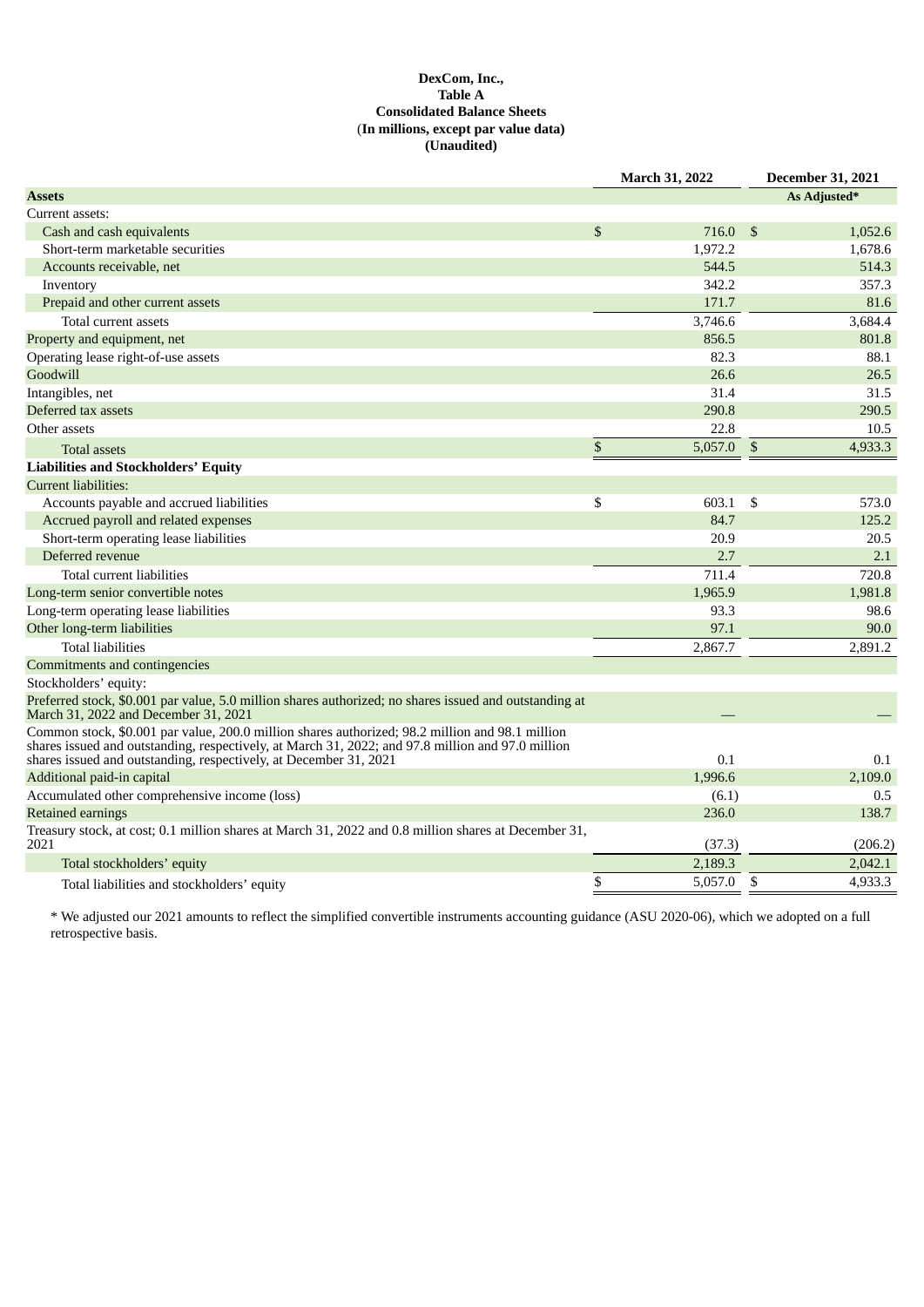## **DexCom, Inc. Table B Consolidated Statements of Operations (In millions, except per share data) (Unaudited)**

|                                                     |                | <b>Three Months Ended</b><br>March 31, |      |              |  |
|-----------------------------------------------------|----------------|----------------------------------------|------|--------------|--|
|                                                     |                | 2022                                   |      | 2021         |  |
|                                                     |                |                                        |      | As Adjusted* |  |
| Revenue                                             | $\mathfrak{S}$ | 628.8                                  | - \$ | 505.0        |  |
| Cost of sales                                       |                | 230.7                                  |      | 161.1        |  |
| Gross profit                                        |                | 398.1                                  |      | 343.9        |  |
| Operating expenses:                                 |                |                                        |      |              |  |
| <b>Research and development</b>                     |                | 135.9                                  |      | 109.4        |  |
| Selling, general and administrative                 |                | 220.9                                  |      | 188.6        |  |
| Total operating expenses                            |                | 356.8                                  |      | 298.0        |  |
| Operating income                                    |                | 41.3                                   |      | 45.9         |  |
| Interest expense                                    |                | (4.6)                                  |      | (4.7)        |  |
| Income from equity investments                      |                | 0.2                                    |      |              |  |
| Interest and other income (expense), net            |                | (0.8)                                  |      | 0.1          |  |
| Income before income taxes                          |                | 36.1                                   |      | 41.3         |  |
| Income tax benefit                                  |                | (61.2)                                 |      | (15.2)       |  |
| Net income                                          | \$             | 97.3                                   | \$   | 56.5         |  |
|                                                     |                |                                        |      |              |  |
| Basic net income per share                          | \$             | 1.00                                   | \$.  | 0.59         |  |
| Shares used to compute basic net income per share   |                | 97.2                                   |      | 96.3         |  |
| Diluted net income per share                        |                | 0.93                                   | .S   | 0.56         |  |
| Shares used to compute diluted net income per share |                | 107.2                                  |      | 104.6        |  |

\* We adjusted our 2021 amounts to reflect the simplified convertible instruments accounting guidance (ASU 2020-06), which we adopted on a full retrospective basis.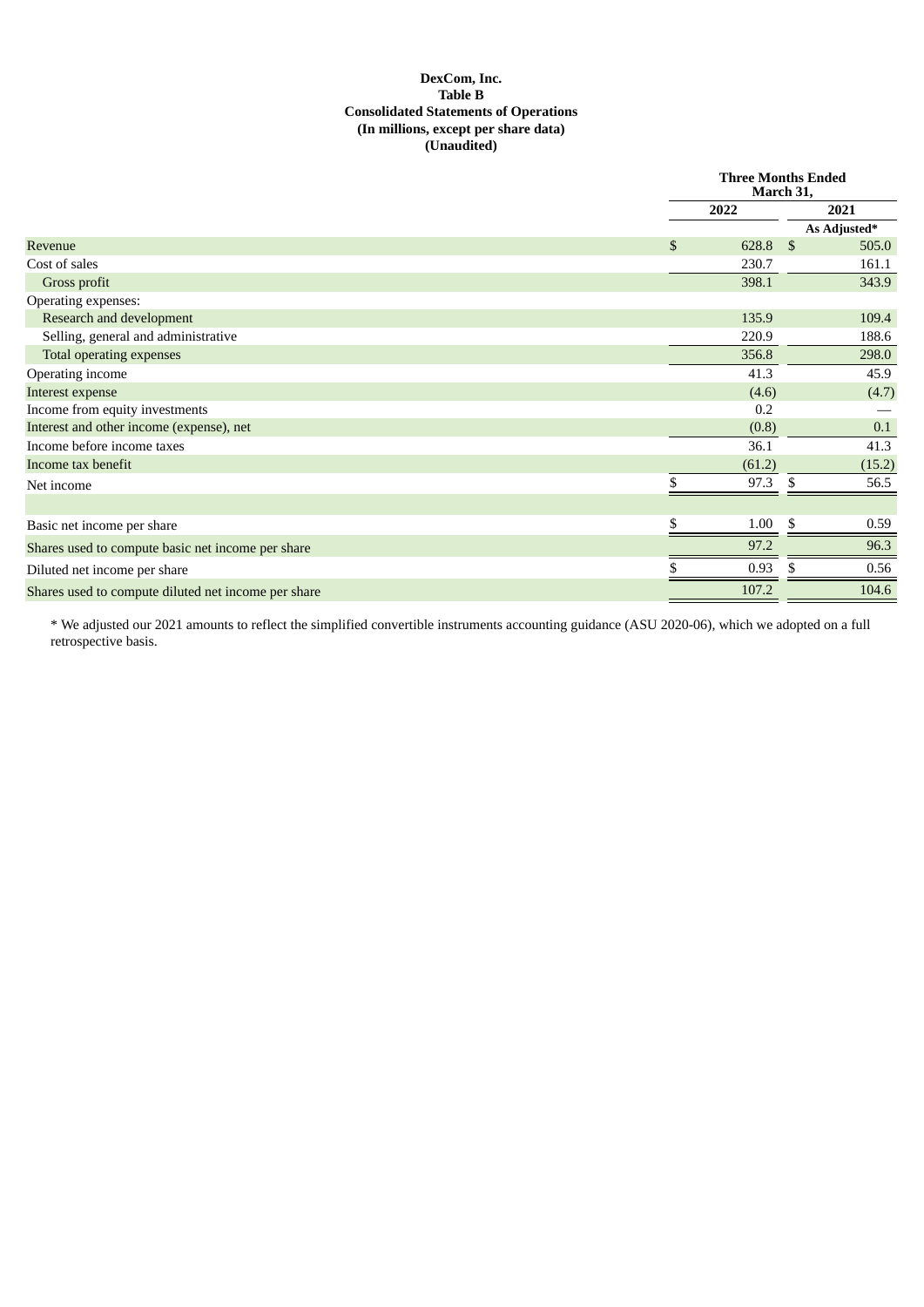## **DexCom, Inc. Table C Revenue by Geography (Dollars in millions) (Unaudited)**

|                              | <b>Three Months Ended</b><br>March 31, |               |       |
|------------------------------|----------------------------------------|---------------|-------|
|                              | 2022                                   |               | 2021  |
| U.S. revenue                 | 451.2                                  | <sup>\$</sup> | 381.2 |
| Year over year growth        | 18 %                                   |               | 30 %  |
| % of total revenue           | 72 %                                   |               | 75 %  |
|                              |                                        |               |       |
| International revenue        | \$<br>177.6                            | \$            | 123.8 |
| Year over year growth        | 43 %                                   |               | 10 %  |
| % of total revenue           | 28 %                                   |               | 25 %  |
|                              |                                        |               |       |
| Total revenue <sup>(1)</sup> | \$<br>628.8                            | $\mathbb{S}$  | 505.0 |
| Year over year growth        | 25 %                                   |               | 25 %  |

 $(1)$  The sum of the revenue components may not equal total revenue due to rounding.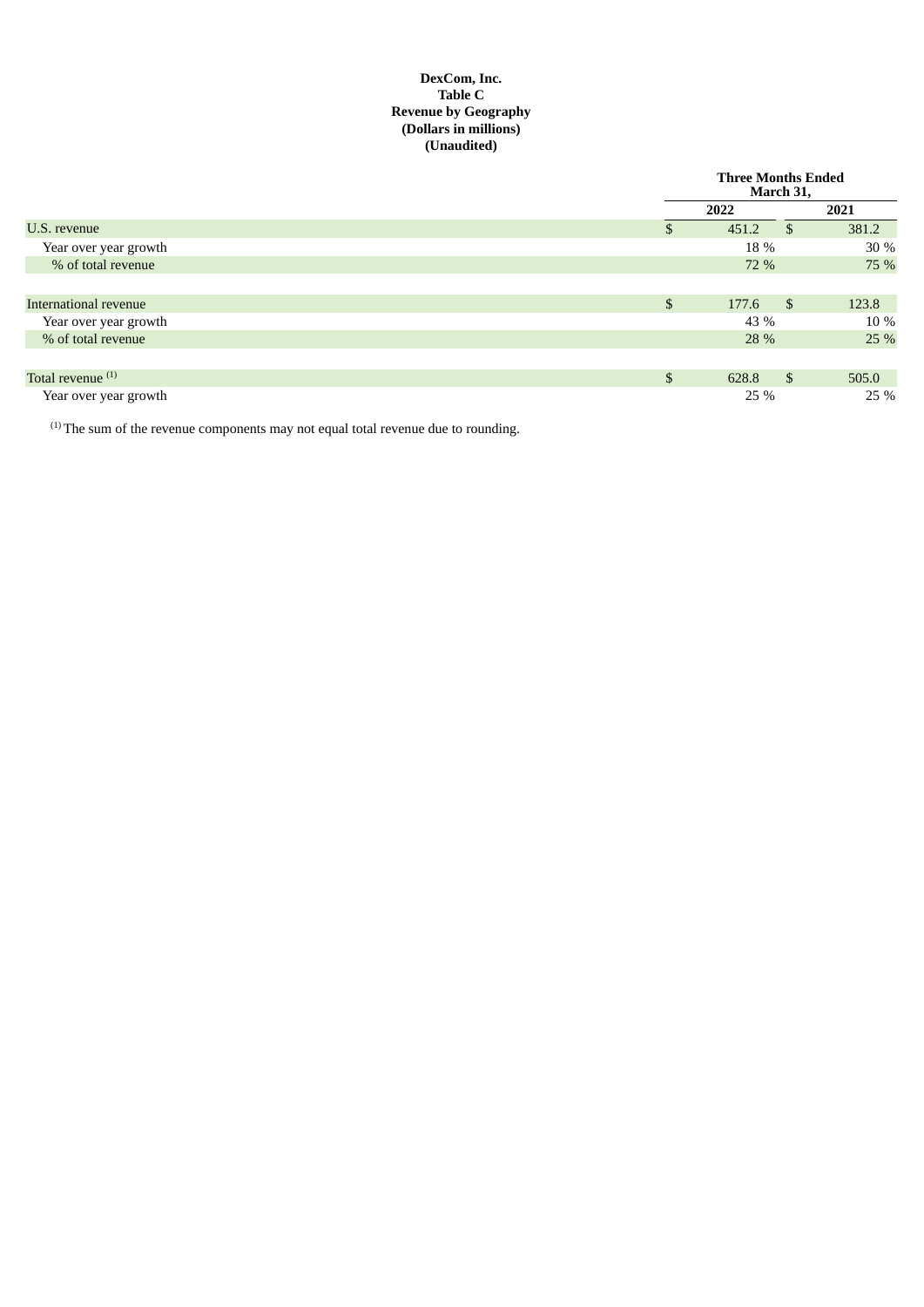## **DexCom, Inc. Table D Revenue by Component (Dollars in millions) (Unaudited)**

|                                 | <b>Three Months Ended</b><br>March 31, |               |       |  |
|---------------------------------|----------------------------------------|---------------|-------|--|
|                                 | 2022                                   |               | 2021  |  |
| Sensor and other revenue (1)(2) | 543.2                                  | <sup>\$</sup> | 424.3 |  |
| Year over year growth           | 28 %                                   |               | 31 %  |  |
| % of total revenue              | 86 %                                   |               | 84 %  |  |
|                                 |                                        |               |       |  |
| Hardware revenue (1)(3)         | \$<br>85.6                             | - \$          | 80.7  |  |
| Year over year growth           | 6 %                                    |               | 1 %   |  |
| % of total revenue              | 14 %                                   |               | 16 %  |  |
|                                 |                                        |               |       |  |
| Total revenue <sup>(4)</sup>    | \$<br>628.8                            | <sup>\$</sup> | 505.0 |  |
| Year over year growth           | 25 %                                   |               | 25 %  |  |

 $<sup>(1)</sup>$  Includes allocated subscription revenue.</sup>

 $^{(2)}$  Includes services, freight, accessories, Non-CGM acquired revenue, etc.

 $^{(3)}$  Includes transmitter and receiver revenue.

 $<sup>(4)</sup>$  The sum of the revenue components may not equal total revenue due to rounding.</sup>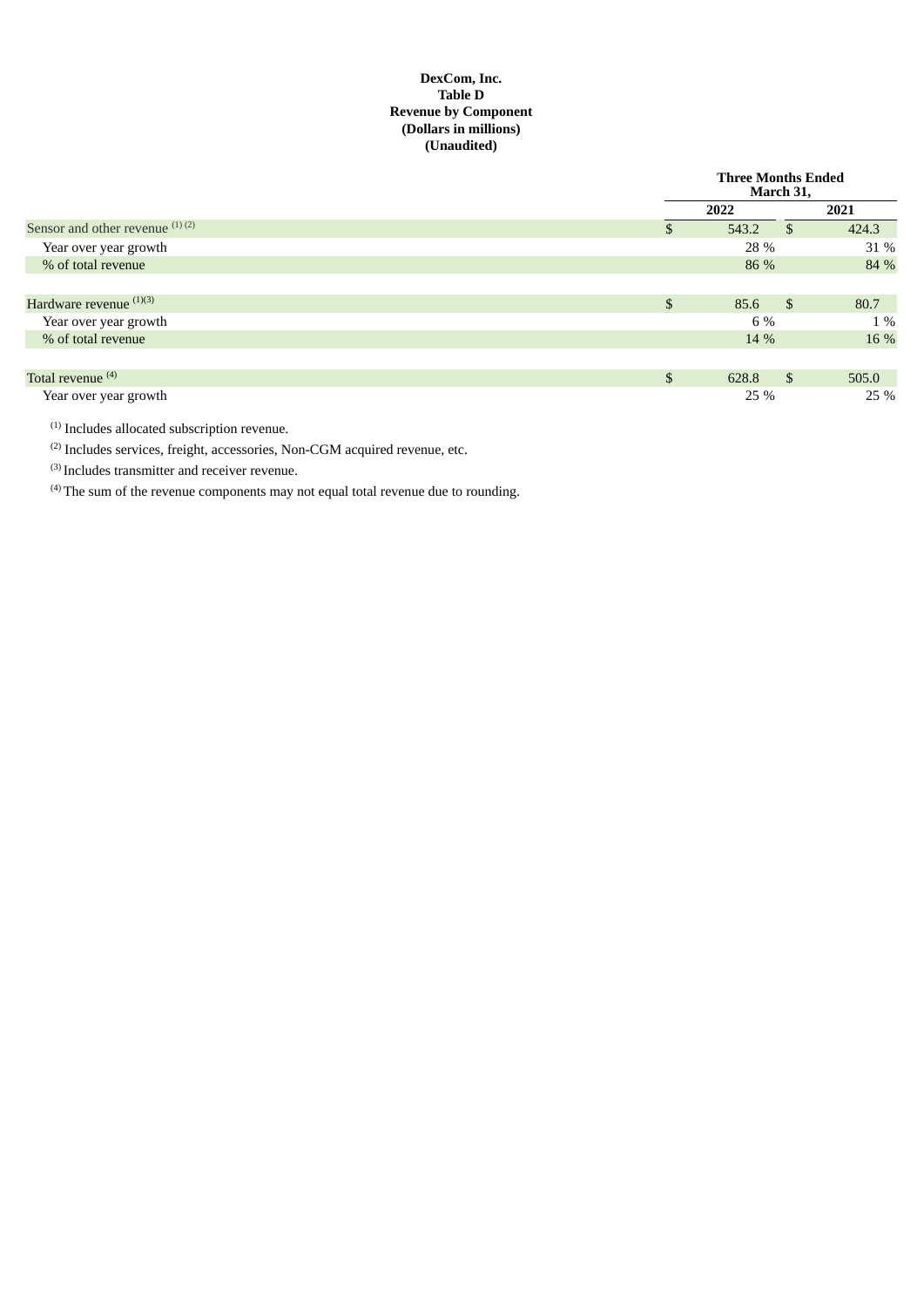#### **DexCom, Inc. Table E Itemized Reconciliation Between GAAP and Non-GAAP Financial Measures (In millions, except per share data) (Unaudited)**

|                                                                                    |                           | <b>Three Months Ended</b><br>March 31, |                |              |
|------------------------------------------------------------------------------------|---------------------------|----------------------------------------|----------------|--------------|
|                                                                                    |                           | 2022                                   |                | 2021         |
|                                                                                    |                           |                                        |                | As Adjusted* |
| <b>GAAP</b> operating income                                                       | \$                        | 41.3                                   | $\mathfrak{S}$ | 45.9         |
| Amortization of acquired intangible assets                                         |                           | 2.0                                    |                | 0.5          |
| Intellectual property litigation costs <sup>(1)</sup>                              |                           | 7.0                                    |                |              |
| <b>Non-GAAP</b> operating income                                                   | \$                        | 50.3                                   | \$             | 46.4         |
| <b>GAAP</b> net income                                                             | \$                        | 97.3                                   | -\$            | 56.5         |
| Depreciation and amortization                                                      |                           | 36.8                                   |                | 20.9         |
| Intellectual property litigation costs <sup>(1)</sup>                              |                           | 7.0                                    |                |              |
| Income from equity investments <sup>(2)</sup>                                      |                           | (0.2)                                  |                |              |
| Share-based compensation                                                           |                           | 29.1                                   |                | 28.0         |
| Interest expense and interest income                                               |                           | 3.6                                    |                | 4.2          |
| Income tax benefit                                                                 |                           | (61.2)                                 |                | (15.2)       |
| <b>Adjusted EBITDA</b>                                                             | $\boldsymbol{\mathbb{S}}$ | 112.4                                  | -\$            | 94.4         |
| <b>GAAP</b> net income                                                             | \$                        | 97.3                                   | \$             | 56.5         |
| Amortization of acquired intangible assets                                         |                           | 2.0                                    |                | 0.5          |
| Intellectual property litigation costs <sup>(1)</sup>                              |                           | 7.0                                    |                |              |
| Income from equity investments <sup>(2)</sup>                                      |                           | (0.2)                                  |                |              |
| Adjustments related to taxes <sup>(3)</sup>                                        |                           | (73.8)                                 |                | (24.5)       |
| <b>Non-GAAP</b> net income                                                         | \$                        | 32.3                                   | \$             | 32.5         |
| <b>GAAP</b> net income                                                             | \$                        | 97.3                                   | \$             | 56.5         |
| Interest expense on senior convertible notes, net of tax                           |                           | 2.8                                    |                | 1.7          |
| GAAP net income used for diluted EPS, if-converted                                 | \$                        | 100.1                                  | \$             | 58.2         |
| GAAP diluted net income per share <sup>(4)</sup>                                   | \$                        | 0.93                                   | -\$            | 0.56         |
| Amortization of acquired intangible assets                                         |                           | 0.02                                   |                | 0.01         |
| Intellectual property litigation costs <sup>(1)</sup>                              |                           | 0.07                                   |                |              |
| Income from equity investments <sup>(2)</sup>                                      |                           |                                        |                |              |
| Adjustments related to taxes <sup>(3)</sup>                                        |                           | (0.74)                                 |                | (0.25)       |
| Impact of adjustment to GAAP diluted shares <sup>(5)</sup>                         |                           | 0.03                                   |                | 0.01         |
| Non-GAAP diluted net income per share (6)                                          | \$                        | 0.32                                   | \$             | 0.33         |
| GAAP diluted weighted-average shares outstanding                                   |                           | 107.2                                  |                | 104.6        |
| Non-GAAP diluted weighted-average shares outstanding (7)                           |                           | 100.4                                  |                | 99.4         |
| Reconciliation of non-GAAP diluted weighted-average shares outstanding:            |                           |                                        |                |              |
| GAAP diluted weighted-average shares outstanding                                   |                           | 107.2                                  |                | 104.6        |
| Adjustment for dilutive impact of senior convertible notes due 2023 <sup>(7)</sup> |                           | (4.8)                                  |                | (5.2)        |
| Adjustment for dilutive impact of senior convertible notes due 2025 (7)            |                           | (2.0)                                  |                |              |
| Non-GAAP diluted weighted-average shares outstanding (7)                           |                           | 100.4                                  |                | 99.4         |
|                                                                                    |                           |                                        |                |              |

\* We adjusted our 2021 amounts to reflect the simplified convertible instruments accounting guidance (ASU 2020-06), which we adopted on a full retrospective basis. The adoption eliminates the non-cash interest expense related to the conversion features of the convertible notes beginning in the first quarter of 2020.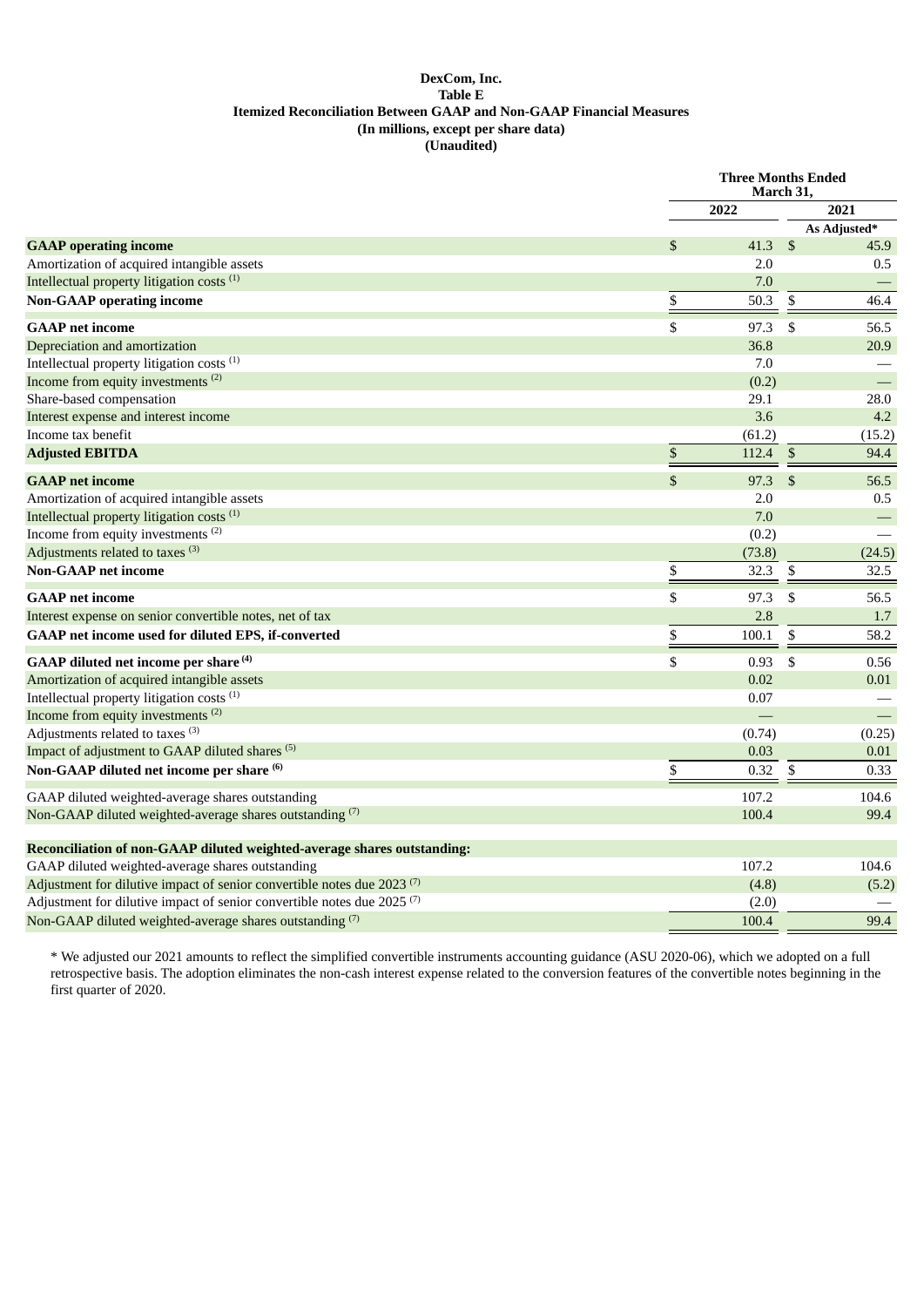#### **DexCom, Inc. Table E (Continued) Itemized Reconciliation Between GAAP and Non-GAAP Financial Measures (In millions, except per share data) (Unaudited)**

 $<sup>(1)</sup>$  Represents costs related to a patent infringement lawsuit.</sup>

 $(2)$  Represents a gain from the sale of an equity investment.

- For the three months ended March 31, 2022, tax adjustments were primarily related to the excess tax benefits from employee stock compensation (3) vesting and the Verily milestone payment. For the three months ended March 31, 2021, tax adjustments were primarily related to the excess tax benefits from employee stock compensation vesting.
- $^{(4)}$  Net income used for calculating diluted earnings per share for the three months ended March 31, 2022 and March 31, 2021 includes an interest expense add back, net of tax, under the if-converted method for our senior convertible notes.
- $(5)$  The adjustment for the three months ended March 31, 2022 and March 31, 2021 is for the transition from GAAP diluted net income per share, which excludes diluted shares, to non-GAAP diluted net income per share, which includes diluted shares.
- $<sup>(6)</sup>$  The sum of the non-GAAP diluted net income per share components may not equal the totals due to rounding.</sup>
- ( $7$ ) The non-GAAP diluted weighted-average shares outstanding for the three months ended March 31, 2022 excludes 4.8 million shares and 2.0 million shares related to our 2023 and 2025 senior convertible notes, respectively, which were dilutive for GAAP due to the tax benefit. The non-GAAP diluted weighted-average shares outstanding for the three months ended March 31, 2021 excludes 5.2 million shares related to our 2023 senior convertible notes, which were dilutive for GAAP due to the tax benefit. As the tax benefit is excluded from non-GAAP net income, we exclude the dilutive impact of the senior convertible notes from non-GAAP dilutive weighted-average shares outstanding. The 2023 senior convertible notes are also hedged through an anti-dilutive bond hedge arrangement.